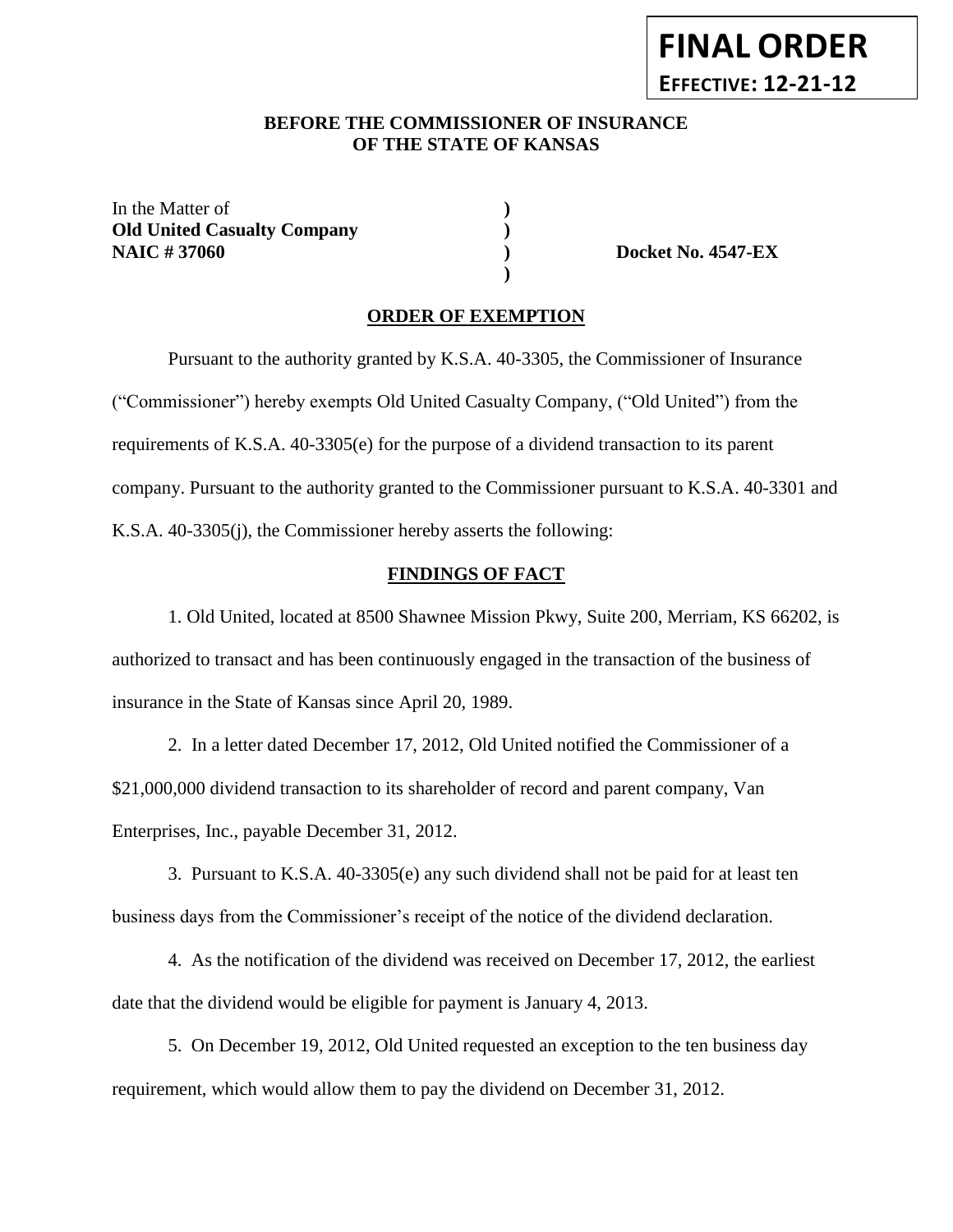# **APPLICABLE LAW**

K.S.A. 40-3305 provides, in pertinent part:

(e) Any such dividends or distribution shall not be paid for at least 10 business days from the commissioner's receipt of the notice of its declaration.

(j) The provisions of this section shall not apply to any information or transaction if and to the extent the commissioner of insurance by order shall exempt the same from the provisions of this section.

#### **CONCLUSION OF LAW**

## **IT IS THEREFORE ORDERED BY THE COMMISSIONER OF INSURANCE THAT:**

1. Old United is hereby exempted from the requirements of K.S.A. 40-3305(e) for the

purpose of completing the \$21,000,000 dividend transaction as declared on December 14, 2012.

2. The above exemption pursuant to K.S.A. 40-3305(j) shall apply only to the

\$21,000,000 dividend transaction as declared by Old United on December 14, 2012 and shall not

be construed as an exemption for future dividend transactions.

#### **NOTICE OF RIGHTS**

This is a Final Order. This Final Order is effective upon service. Pursuant to K.S.A. 77-529, Applicant may petition the Commissioner for reconsideration of this Final Order within fifteen (15) days after service of the Final Order. A petition for reconsideration must state the specific grounds upon which relief is requested. Additionally, a party to this agency proceeding may seek judicial review of this Final Order by filing a petition in the District Court, pursuant to K.S.A. 77-601, et seq. Reconsideration of this Final Order is not a prerequisite for judicial review. A petition for judicial review is not timely unless filed within 30 days following the service of this Final Order, unless Old United Casualty Company petitions the Commissioner for reconsideration, in which case a petition for judicial review is not timely unless filed within 30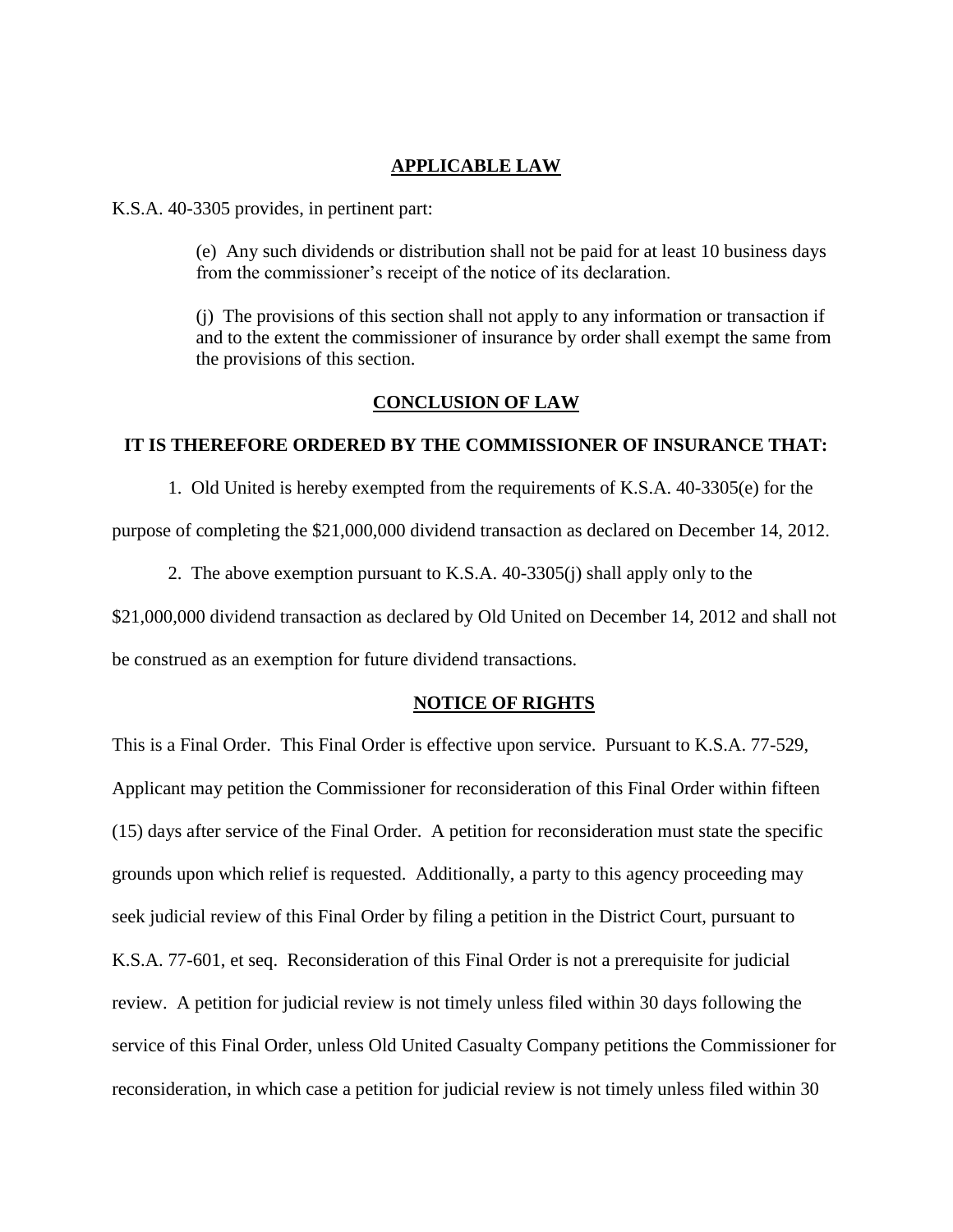days following service of an order rendered upon reconsideration, or an order denying the

request for reconsideration. In the event the Universal Underwriters Insurance Company files a

petition for judicial review, the agency officer to be served on behalf of the KID is:

John Wine, General Counsel Kansas Insurance Department 420 S.W. 9th Street Topeka, Kansas 66612

# **IT IS SO ORDERED THIS 21ST DAY OF DECEMBER, 2012, IN THE CITY OF TOPEKA, COUNTY OF SHAWNEE, STATE OF KANSAS.**



\_/s/ Sandy Praeger\_\_\_\_\_\_\_\_\_\_\_\_\_\_ Sandy Praeger Commissioner of Insurance

 $\angle$ s/ John Wine $\angle$ John Wine General Counsel